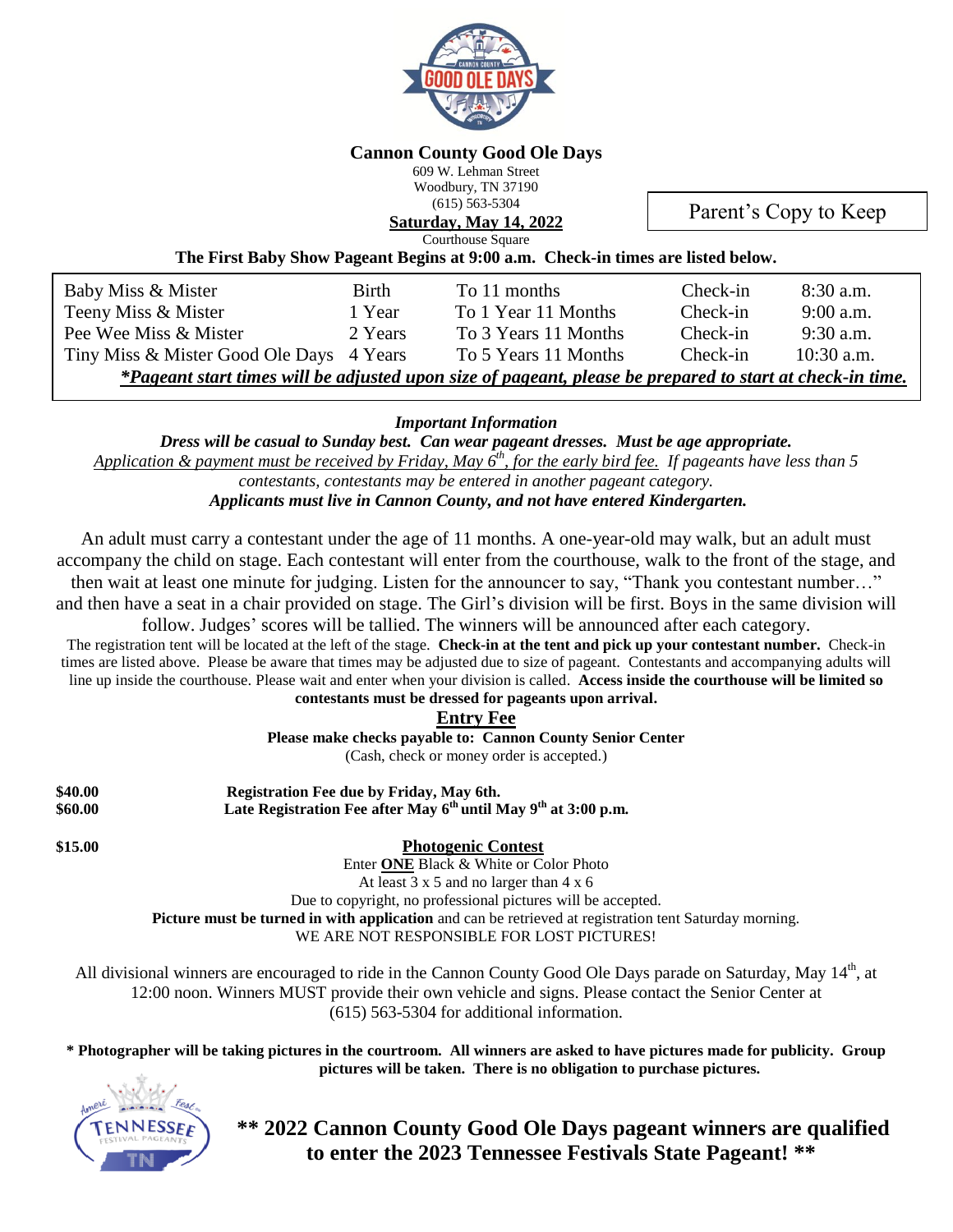## **ENTRY FORM for Cannon County Good Ole Days Baby Show Pageant PLEASE TYPE OR PRINT CLEARLY**

*Pageants to be held on Saturday, May 14, 2022 Courthouse Square, Woodbury, TN*

## **DIVISION CATEGORY IN WHICH COMPETING (SELECT ONE)**

- o **Baby Miss -** birth to 11 months
- o **Baby Mister -** birth to 11 months
- o **Teeny Miss -** 1 year to 1 year 11 months
- o **Teeny Mister -** 1 year to 1 year 11 months
- o **Pee Wee Miss -** 2 years to 3 years 11 months
- o **Pee Wee Mister -** 2 years to 3 years 11 months
- o **Tiny Miss -** 4 years to 5 years 11 months
- o **Tiny Mister -** 4 years to 5 years 11 months

| PLEASE MAKE CHECKS PAYABLE TO: Cannon County Senior Center                                                                          |                                                                                      |                                                                                     |  |  |  |
|-------------------------------------------------------------------------------------------------------------------------------------|--------------------------------------------------------------------------------------|-------------------------------------------------------------------------------------|--|--|--|
| Please return all applications and payments to:<br><b>Cannon County Senior Center</b><br>609 W. Lehman Street<br>Woodbury, TN 37190 | Office Staff Only<br>Early Fee: \$40.00<br>Photo Entry: \$15.00<br>Late Fee: \$60.00 | Office Staff Only<br>Check $#$ <sub>________</sub><br>Date Paid<br>________________ |  |  |  |

## *For more information, please call 615-563-5304.*

I confirm that the contestant lives in Cannon County. I do hereby authorize Cannon County Good Ole Days to use the herein above information. I authorize my daughter's or son's photograph to be taken for publicity purposes, including permission for photograph and parent's name(s) to be printed in the Cannon Courier. If my daughter or son is a pageant winner, I understand that AmeriFest Tennessee Festival Pageants will contact me. I also understand that the Cannon County Good Ole Days is not responsible for the loss of any personal belongings or for any accident or illness that may occur during the pageant.

Signature of Parent or Guardian

**MONDAY MAY 9th IS THE DEADLINE FOR APPLICATIONS. No Applications will be accepted after this date.**